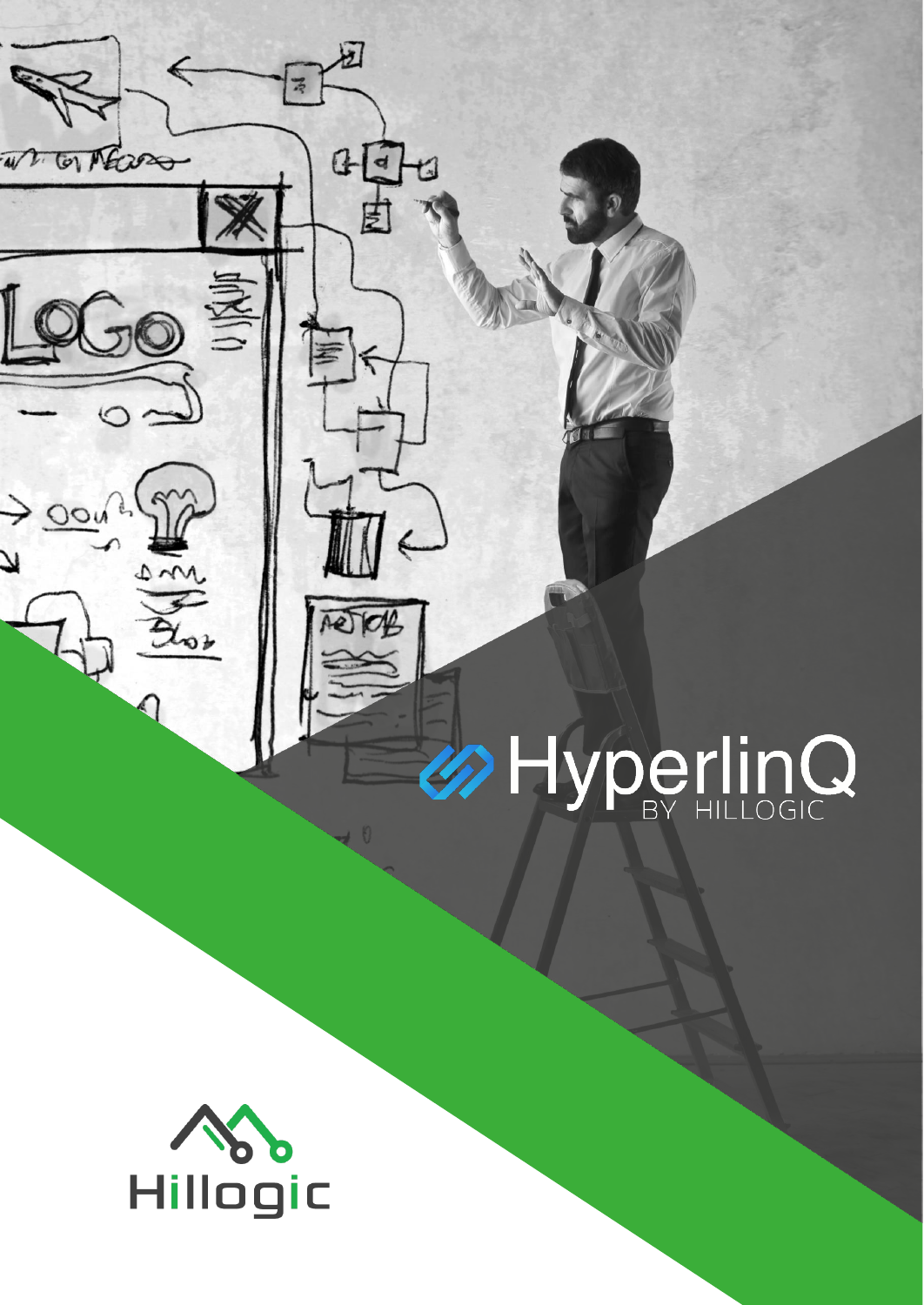

# Contents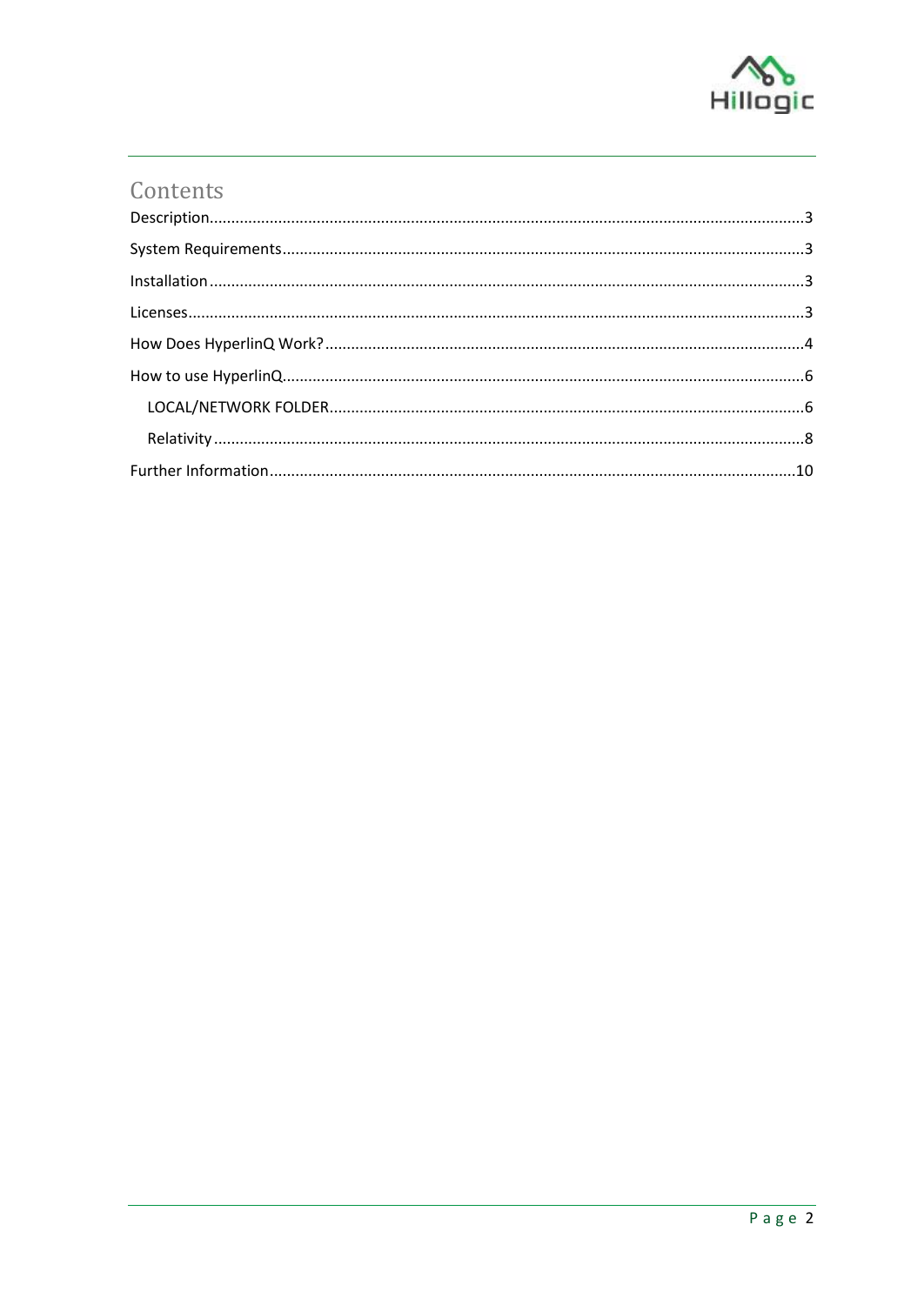

### <span id="page-2-0"></span>Description

The HyperlinQ tool is designed to automatically hyperlink documents referred to in pleadings, witness statements, chronologies and trial bundles. The application will identify document references in the source Word document by recognising document numbering patterns. Documents can be directly hyperlinked to Relativity or downloaded as an offline copy.

## <span id="page-2-1"></span>System Requirements

This application is designed to run on a computer with the following minimum specifications:

- Windows 10 operating system
- 1 GHz 32-bit (x86) or 64-bit (x64) processor
- 2 GB RAM
- 30 MB hard drive with at least 1 GB of available space
- Microsoft Word 2016+
- $\bullet$  .NET 4.6
- Internet access
- Relativity access (optional)

#### <span id="page-2-2"></span>Installation

To install the application please run the supplied .msi file on your local windows computer.

#### <span id="page-2-3"></span>Licenses

A valid user license is required to use HyperlinQ. For any issues logging in to the application please contact the software provider for an appropriate license.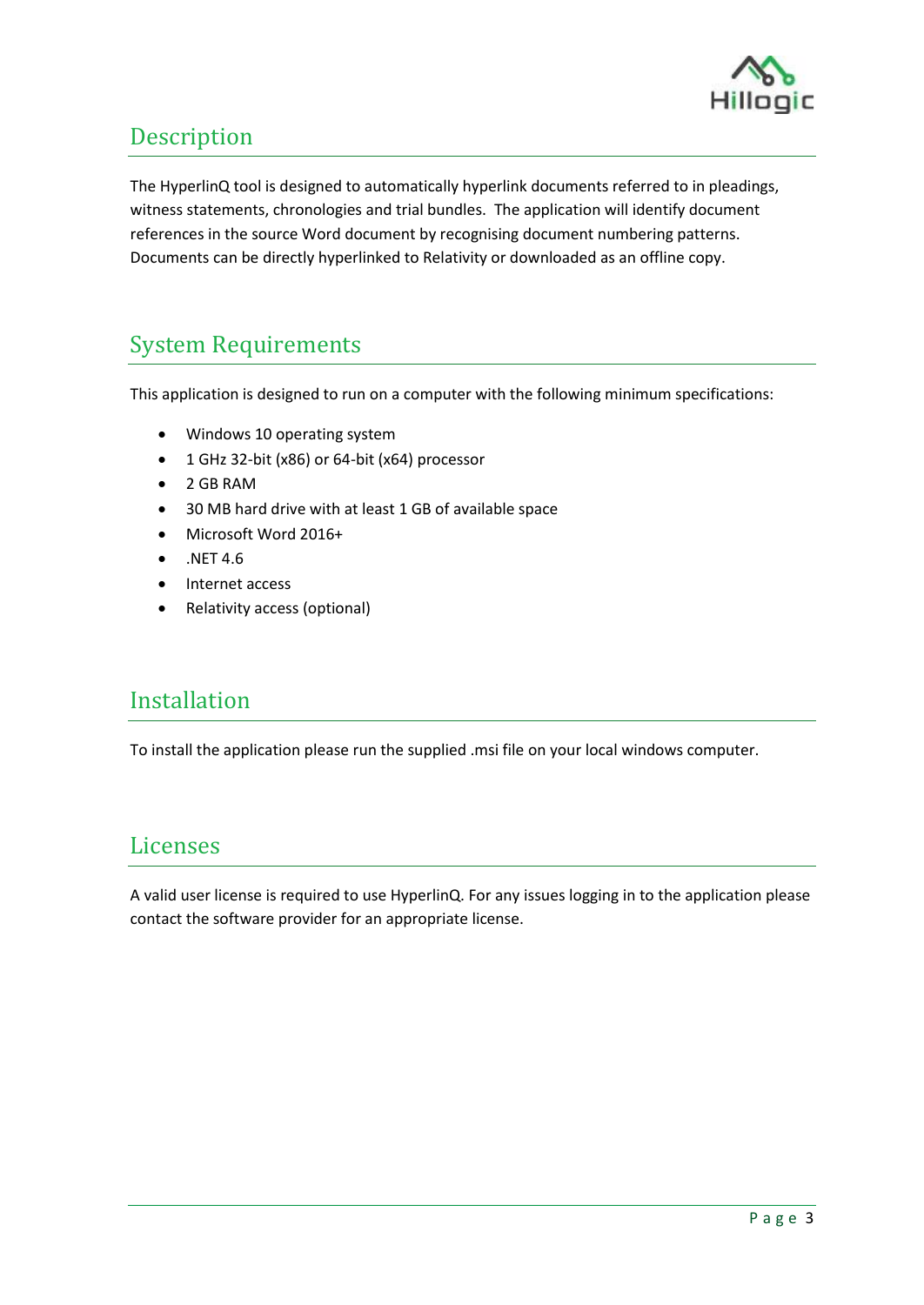

# <span id="page-3-0"></span>How Does HyperlinQ Work?

HyperlinQ was designed to automate the rather time-consuming process of finding document references within word/pdf content, such as in pleadings, witness statements, chronologies and trial bundles, and creating hyperlinks to external/supplementary documents.

HyperlinQ uses regular expressions to find a consistent text pattern within the content of the source document and matches that recognized text with a file either on your local/network drive or within a Relativity workspace.

For example, in Australian litigation, documents are typically numbered using the following format:

# Hillogic **AS**

**Select Settings** 

RegEx search patterns (select one or more):  $[2,6)(([]]{1}[A-Z0-9]{2,5})$ ?  $(2.5)$ \, [0-9] $(2.4)$ \, [0-9] $\{2.4\}$ \, [0-\b[A-Z]{2,8}\.[0-9]{3,4}\.[0-9]{3,4}\.[0-9]{3,4}\b<br>[A-Z]{2,8}\.[A-Z]{2,8}\.[0-9]{3,4}\.[0-9]{3,4}\.[0-9]{3,4}]

#### SSS.BBB.FFF.NNNN\_XX

| Level       | <b>Description</b>                                                                                                                                                                                                                                                                                                                                                                                                                                                                |
|-------------|-----------------------------------------------------------------------------------------------------------------------------------------------------------------------------------------------------------------------------------------------------------------------------------------------------------------------------------------------------------------------------------------------------------------------------------------------------------------------------------|
| <b>SSS</b>  | The Party Code (also, often referred to as 'Source') identifies a party to the<br>proceedings. It should comprise three alpha characters.                                                                                                                                                                                                                                                                                                                                         |
| <b>BBB</b>  | The Box Number identifies a specific physical archive box, email mailbox or<br>any other Container or physical or virtual classification that is appropriate for<br>the party to use.                                                                                                                                                                                                                                                                                             |
| <b>FFF</b>  | The Folder Number identifies a unique folder number allocated by each party<br>in their own Document collection. The Folder Number should be padded<br>with zeros to consistently result in a 3 digit structure. The Folder Number<br>may, where appropriate, correspond to the Box Number of any Container in<br>which the Document is contained.                                                                                                                                |
| <b>NNNN</b> | This refers to each individual page within each Folder for Paper Documents,<br>Unsearchable Images and Searchable Images. For Native Electronic<br>Documents, this number applies to the whole Document irrespective of the<br>number of pages within it. In such cases, it therefore operates as a<br>Document Number rather than a Page Number because individual pages are<br>not numbered.<br>This number is padded with zeros to consistently result in a 4 digit structure. |
| XX          | This number is optional and is typically only required where additional pages<br>need to be inserted into a Document or for all subsequent pages after the<br>first. A suffix will be used, preceded by an underscore, padded with zeros to<br>consistently result in a 2 digit structure.                                                                                                                                                                                        |

HyperlinQ comes setup with Regular Expressions already created to work with the above document id numbering format. If you store and reference your documents using a different but consistent pattern you have the option to create and add additional regular expressions in HyperlinQ to suit your needs.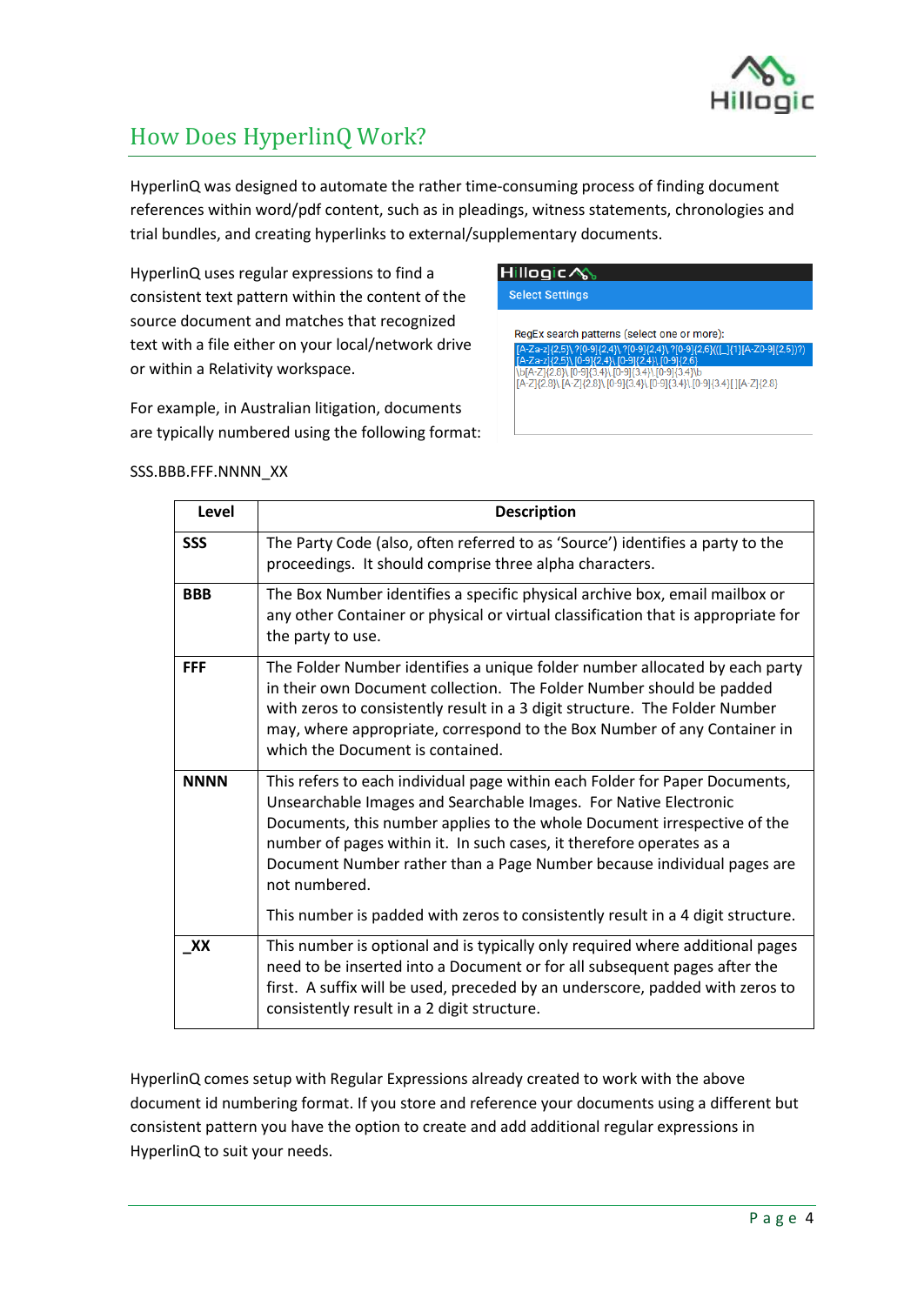

A regular expression looks something like this:

#### **[A-Za-z]{2,5}\.[0-9]{2,4}\.[0-9]{2,4}\.[0-9]{2,6}**

- **[A-Za-z]{2,5} – Matches between 2 and 5 letters, uppercase or lowercase, e.g. "abc", "ABCD" or "FbHde"**
- **{0-9]{2,4} – Matches between 2 and 4 digits, e.g. "03", "123' or "0192"**
- **\. – Matches a single full stop**

So, the above expression should find a match for a document reference such as: **XYZ.001.023.1930**

After HyperlinQ has found all the references within the source document it then scans your Relativity workspace or local/network folder for a matching document or filename, e.g., "**XYZ.001.023.1930**.docx". If found it will create a hyperlink to this document.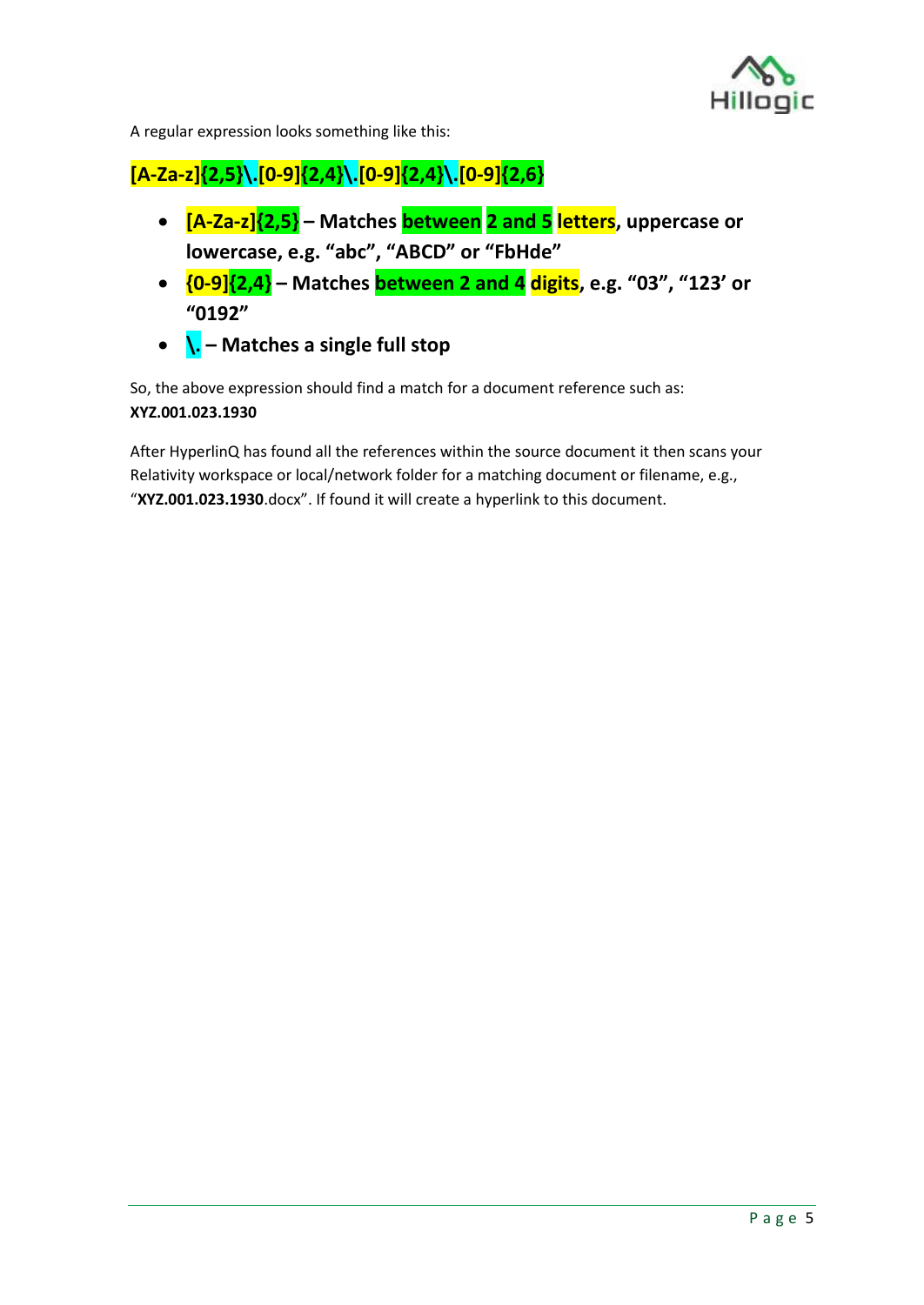

#### <span id="page-5-0"></span>How to use HyperlinQ

HyperlinQ currently has two options. Firstly, you can choose to use HyperlinQ in conjunction with a Relativity environment so that you can hyperlink your source document either directly to Relativity or download the native documents to a local hyperlinked folder.

Alternatively, HyperlinQ works with an "offline" local/network folder such as a Ringtail folder structure.

#### <span id="page-5-1"></span>LOCAL/NETWORK FOLDER

Once you start HyperlinQ and have entered your username/email and license key choose the LOCAL/NETWORK FOLDER button.

| Hillogic <b>N</b>                                 |                                                                                                                                                                                                                                                             |             | – □ ×                                                                             |
|---------------------------------------------------|-------------------------------------------------------------------------------------------------------------------------------------------------------------------------------------------------------------------------------------------------------------|-------------|-----------------------------------------------------------------------------------|
| <b>Select Settings</b>                            |                                                                                                                                                                                                                                                             |             | HyperlinQ - v2.0.11<br>rick.hill@hillogic.com - Annual license expires 31/12/2021 |
| [A-Za-z]{2,5}\.[0-9]{2,4}\.[0-9]{2,4}\.[0-9]{2,6} | RegEx search patterns (select one or more):<br>[A-Za-z]{2,5}\.?[0-9]{2,4}\.?[0-9]{2,4}\.?[0-9]{2,6}(([_]{1}[A-Z0-9]{2,5})?)<br>\b[A-Z]{2,8}\.[0-9]{3,4}\.[0-9]{3,4}\.[0-9]{3,4}\b<br>[A-Z]{2,8}\.[A-Z]{2,8}\.[0-9]{3,4}\.[0-9]{3,4}\.[0-9]{3,4}[][A-Z]{2,8} |             | <b>DELETE SELECTED REGEX</b>                                                      |
|                                                   | D:\Demo\HyperlinQ\Index - prefix.docx                                                                                                                                                                                                                       |             | <b>ADD NEW REGEX</b>                                                              |
| <b>Source Document:</b><br>Doc/Image Folder:      | D:\Demo\HyperlinQ\documents                                                                                                                                                                                                                                 |             | $\ldots$                                                                          |
| File Precedence:                                  | .mp4; .mpg; .xlsx; .xls; .xlsm; .xlsb; .csv; .pdf; .docx; .zip; .dwg; .nc1; .xer; .accbd;<br><b>BACK</b>                                                                                                                                                    | <b>NEXT</b> |                                                                                   |

HyperlinQ works using regular expressions to find document references within your source document. The default regular expressions are designed for Australian numbering patterns but additional regular expressions can be added to your HyperlinQ (contact us if you need assistance).

The local/network mode of HyperlinQ also allows you to choose a file type precedence in the case that HyperlinQ finds multiple matching files in your network/folder.

File Precedence: .mp4; .mpg; .xlsx; .xls; .xlsm; .xlsb; .csv; .pdf; .docx; .zip; .dwg; .nc1; .xer; .accbd;

You may choose a precedence of ".pdf,.docx,.mp3,.xlsx" and if HyperlinQ finds both a "**XYZ.001.023.1930**.pdf" and "**XYZ.001.023.1930**.docx"it will hyperlink to the pdf document as that was listed first.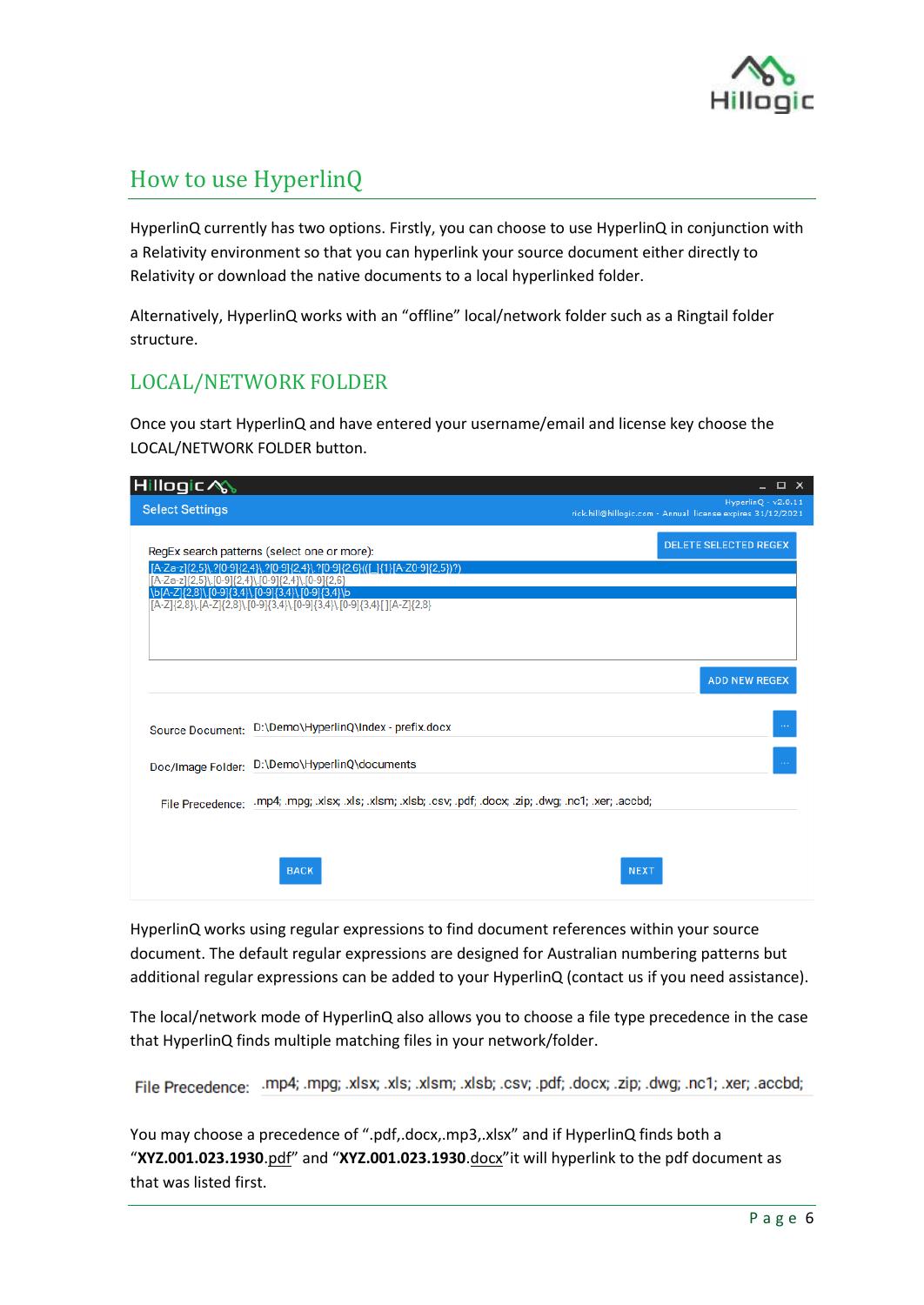

The local/network mode will search for documents referenced in your Source Document. The local/network mode has 1 additional options:

- Prefix filenames with order number This will prefix the target documents with the order number in which they were found within the source document
- Remove all existing hyperlinks If you are hyperlinking a document that was previously hyperlinked it is sometimes best to clear the existing links before running HyperlinQ.

To begin:

- 1) Select one or more RegEx search patterns. The first pattern should be sufficient in most cases.
- 2) Select a Source document, e.g., a Witness Statement, Chronologies, etc.
- 3) Select the folder which contains all of your native documents you wish to hyperlink to. The documents can exist within subfolders inside the chosen folder.
- 4) Adjust the File Precedence. This allows HyperlinQ to identify which target document to hyperlink should it find one or more matching filenames. i.e., if HyperlinQ identifies a document "ABC.001.001.0001" in your source document but finds "ABC.001.001.001.xlsx" and "ABC.001.001.0001.pdf" in your Doc/Image folder then, using the settings above, HyperlinQ will link to the .xlsx version of the document.
- 5) Choose additional tick-box options
- 6) Click Next to begin the process

HyperlinQ will perform a quick search to find all references within the source file and matching documents withing the Doc/Images folder. Once complete you will be presented with a summary of Found/Missing references/documents.

*If you find there are a large number of missing documents this typically indicates that the Doc/Images folder doesn't contain all of the referred documents.*

| Matching Image/Documents Preview                        |  |
|---------------------------------------------------------|--|
| Found: 26<br>Missing: 71<br>Would you like to continue? |  |
| Yes<br>No                                               |  |

*If you find there are a low number of both Found and Missing documents this typically indicates the RegEx search pattern may need to be adjusted.*

Once you are happy to continue the process click Yes to continue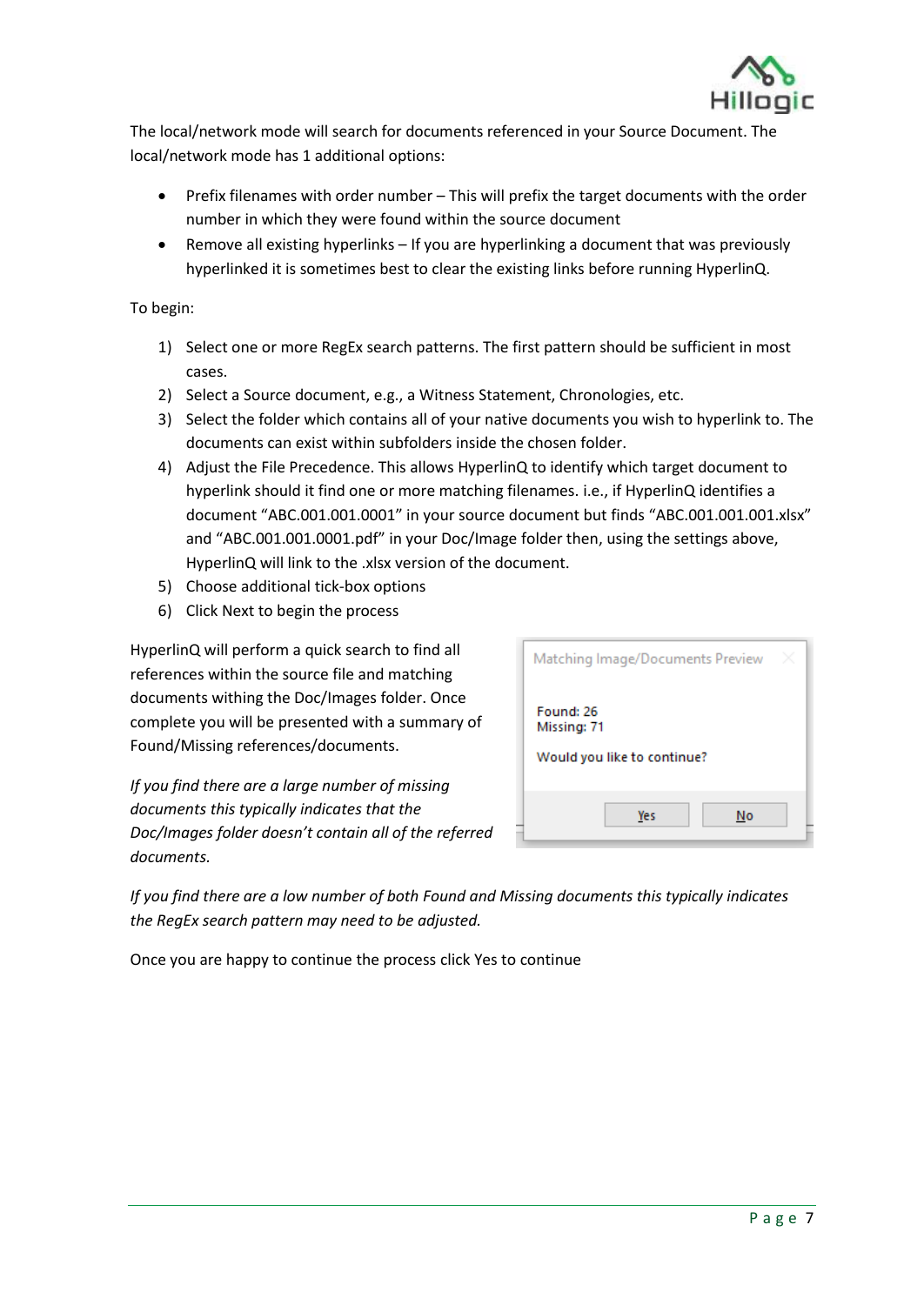

Once HyperlinQ has finished it will create a new folder containing:

- **A documents folder** A local copy of all files that are hyperlinked.
- **Documents List – Found.txt** A list of all references found within the source document that has a matching reference in Relativity or your local/network folder.
- **Documents List – Missing.txt**  A list of all references found within the source document that DO NOT have a matching reference in Relativity or your local/network folder.
- documents
- Document List Found.txt
- Document List Missing.txt
- **肉= Document List.xlsx**
- m= Export-Index prefix.docx
- A Export-Index prefix.pdf
- ia log.txt
- Relativity-Index prefix.docx
- Relativity-Index prefix.pdf
- **Document List.xlsx** An excel report of all references, found and missing, with some additional information.
- **Log.txt** A log file of the HyperlinQ workflow. Useful to send to Support if you have any issues with HyperlinQ.
- **Newly hyperlinked .docx & .pdf files** HyperlinQ will produce a new word and pdf copy of your original source document which hyperlinks to the files in the new documents folder.

#### <span id="page-7-0"></span>Relativity

Once you start HyperlinQ and have entered your username/email and license key choose the RELATIVITY button.

| Hillogic <b>S</b><br><b>Select Workspace &amp; Settings</b>                                                                                                                    |                                                                                                                                                                                                                                                                                                                                                    | $  \times$<br>HyperlinQ - v2.0.11  |
|--------------------------------------------------------------------------------------------------------------------------------------------------------------------------------|----------------------------------------------------------------------------------------------------------------------------------------------------------------------------------------------------------------------------------------------------------------------------------------------------------------------------------------------------|------------------------------------|
| Search:<br>New Case Template<br>Project Bravo<br><b>Project USA</b><br>Project USA Two<br><b>Relativity Starter Template</b><br>Sample Data Grid Workspace<br>Sample Workspace | RegEx search patterns (select one or more):<br>[A-Za-z]{2,5}\.?[0-9]{2,4}\.?[0-9]{2,4}\.?[0-9]{2,6}(([_]{1}[A-Z0-9]{2,5})?)<br>$[A-Za-z]\{2,5\}\$ $[0-9]\{2,4\}$ $[0-9]\{2,4\}$ $[0-9]\{2,6\}$<br>\b[A-Z]{2,8}\.[0-9]{3,4}\.[0-9]{3,4}\.[0-9]{3,4}\b<br>$[A-Z]\{2,8\}$ $[A-Z]\{2,8\}$ $[0-9]\{3,4\}$ $[0-9]\{3,4\}$ $[0-9]\{3,4\}$ $[1A-Z]\{2,8\}$ | <b>ADD NEW REGEX</b>               |
|                                                                                                                                                                                | D:\Demo\HyperlinQ\Index - prefix.docx<br><b>Source Document:</b>                                                                                                                                                                                                                                                                                   | $\ldots$                           |
| <b>Project Bravo</b><br>Selected:                                                                                                                                              | Download documents from Relativity<br>Remove all existing hyperlinks                                                                                                                                                                                                                                                                               | Prefix filenames with order number |
| <b>BACK</b>                                                                                                                                                                    |                                                                                                                                                                                                                                                                                                                                                    | <b>NEXT</b>                        |

HyperlinQ works using regular expressions to find document references within your source document. The default regular expressions are designed for Australian numbering patterns but additional regular expressions can be added to your HyperlinQ (contact us if you need assistance).

The Relativity mode will search a Relativity workspace for documents referenced in your Source Document. The Relativity mode has 3 additional options: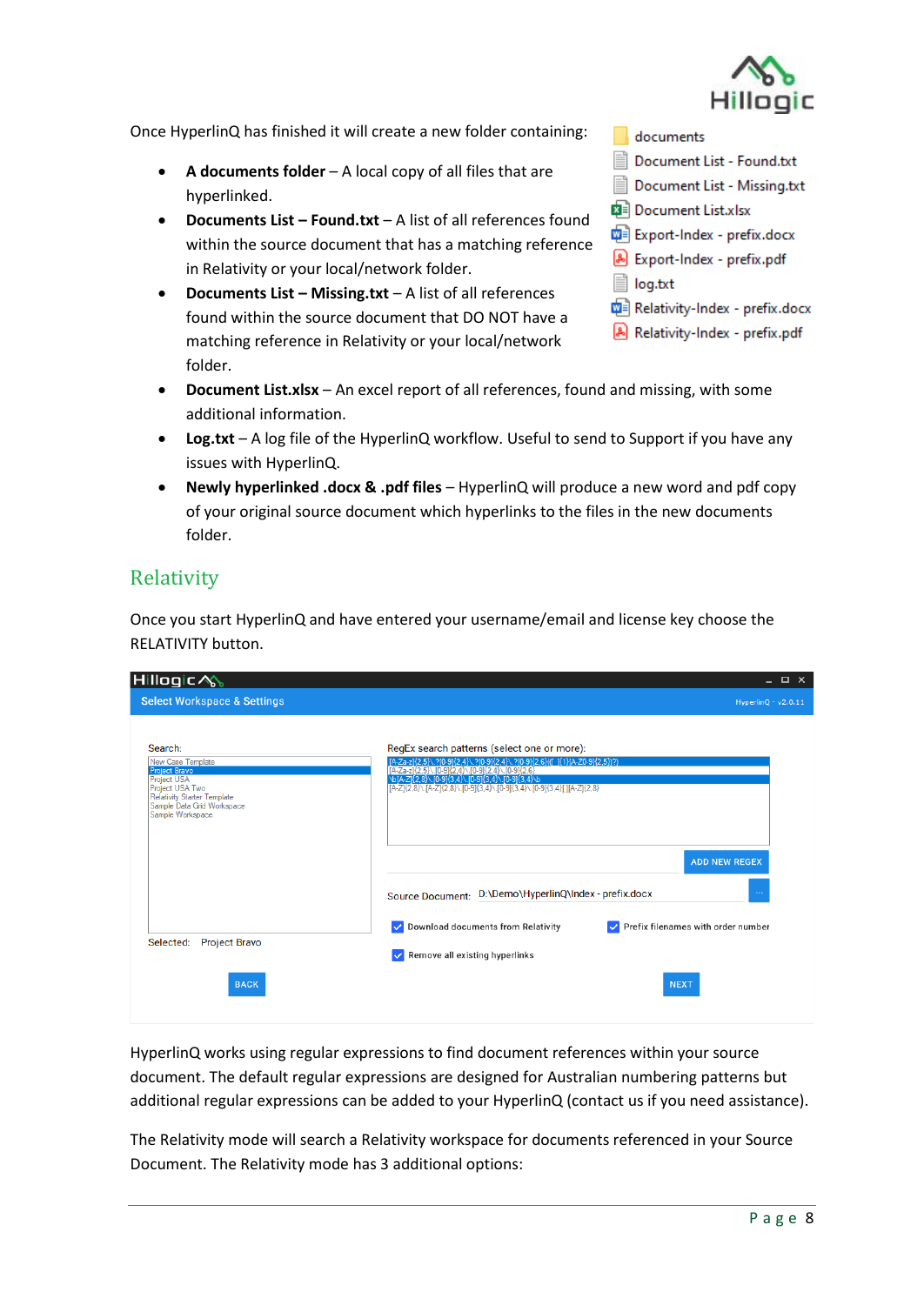

- Download documents from Relativity This will provide you with an offline copy of all the documents hyperlinked within the source document
- Prefix filenames with order number This will prefix the downloaded documents with the order number in which they were found within the source document
- Remove all existing hyperlinks If you are hyperlinking a document that was previously hyperlinked it is sometimes best to clear the existing links before running HyperlinQ.

To begin:

- 1) Select a workspace from the left. You can filter the list by using the search box at the top left.
- 2) Select one or more RegEx search patterns. The first pattern should be sufficient in most cases.
- 3) Select a Source document, e.g. a Witness Statement, Chronologies, etc.
- 4) Select one or more checkbox options
- 5) Click Next to begin the process

There are some additional Advanced options to consider when using HyperlinQ with Relativity

| Hillogic <b>N</b>                             |                                                      |                                 | $\Box$<br>$\boldsymbol{\mathsf{x}}$ |
|-----------------------------------------------|------------------------------------------------------|---------------------------------|-------------------------------------|
| <b>Advanced Settings for Project Bravo</b>    |                                                      |                                 | HyperlinQ - v2.0.11                 |
| <b>Target Field:</b>                          | Document ID                                          |                                 |                                     |
|                                               | Display a Warning for Privilege/Redacted Values      |                                 |                                     |
| Check for Privilege documents<br>$\checkmark$ | <b>Check for Redactions</b><br>$\vert \vee \vert$    | <b>Export Additional Fields</b> |                                     |
| Privilege<br>$\checkmark$                     | Redactions & Highlights<br>$\checkmark$              | <b>Host Reference</b>           | $\checkmark$                        |
| (Not Set)<br>Yes<br>N <sub>o</sub><br>Part    | (Not Set)<br><b>Has Redactions</b><br>Has Highlights | <b>Host Reference</b>           |                                     |
| <b>BACK</b>                                   |                                                      | <b>NEXT</b>                     |                                     |

- Check for Privilege documents You have the option to produce a warning in HyperlinQ if a downloaded/hyperlinked document meets a certain criteria, e.g. using the above example we will produce a warning if the Privilege field for the referenced document in Relativity is either "Yes", "Part" or (Not Set).
- Check for Redactions You have the option to produce a warning in HyperlinQ if a downloaded/hyperlinked document meets a certain criteria, e.g. using the above example we will produce a warning if the Redactions & Highlights field for the referenced document in Relativity is "Has Redactions".